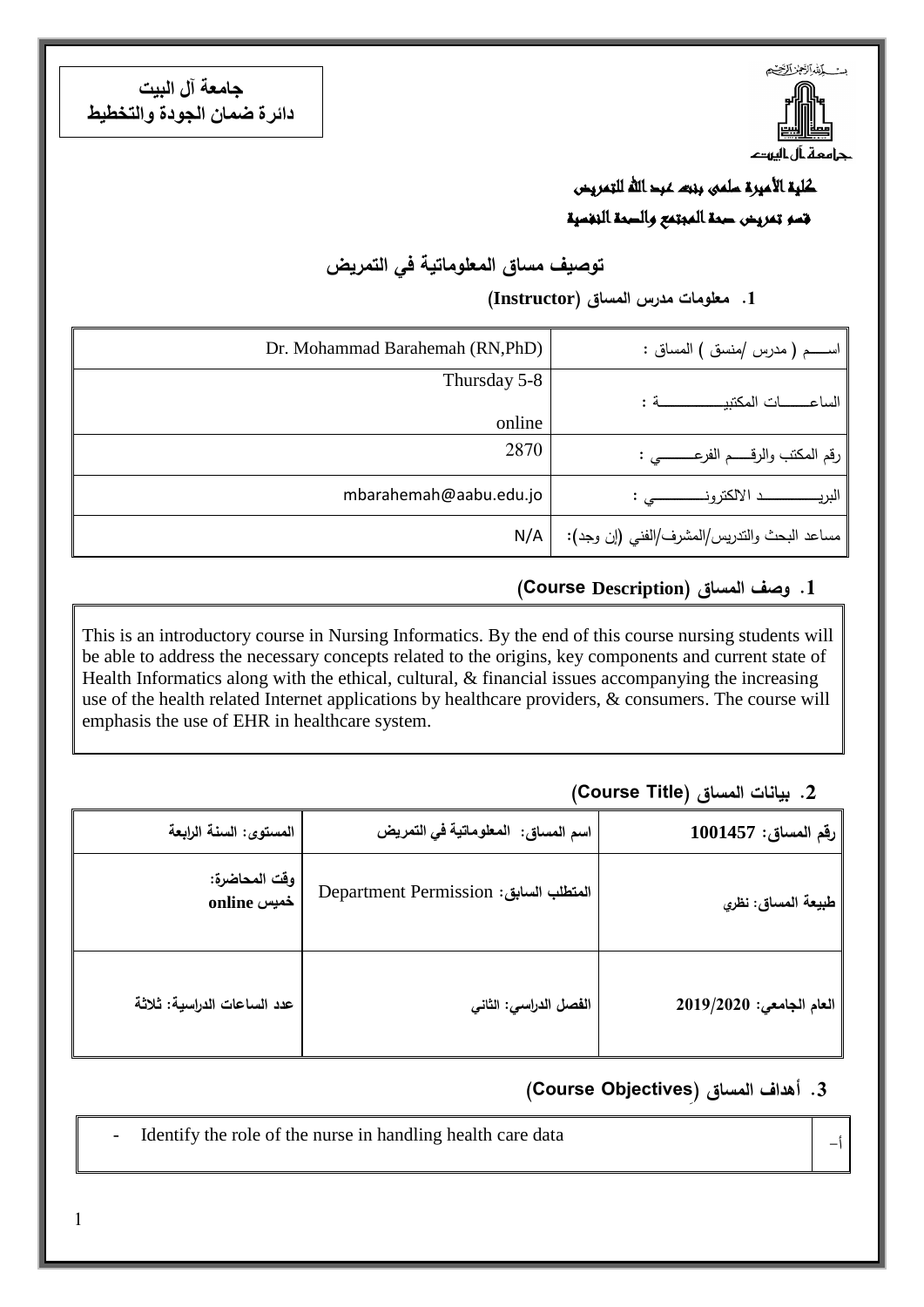| Identify the various types of information systems used within health care institutions<br>Identify how health informatics applications can be used to improve health care delivery<br>-<br>in health care organizations $\&$ in public health, education, $\&$ research<br>ج-<br>Discuss the new emerging computer technologies in nursing and how they impact<br>patient.<br>Discuss the importance of network integration for health care delivery<br>ه –<br>Demonstrate ability to understand concepts, principles regarding information technology<br>in nursing.<br>Describe threats to information quality, availability, and confidentiality.<br>- j<br>Apply skills and knowledge related to using computer technology in supporting nursing<br>education. |  |
|--------------------------------------------------------------------------------------------------------------------------------------------------------------------------------------------------------------------------------------------------------------------------------------------------------------------------------------------------------------------------------------------------------------------------------------------------------------------------------------------------------------------------------------------------------------------------------------------------------------------------------------------------------------------------------------------------------------------------------------------------------------------|--|
|                                                                                                                                                                                                                                                                                                                                                                                                                                                                                                                                                                                                                                                                                                                                                                    |  |
|                                                                                                                                                                                                                                                                                                                                                                                                                                                                                                                                                                                                                                                                                                                                                                    |  |
|                                                                                                                                                                                                                                                                                                                                                                                                                                                                                                                                                                                                                                                                                                                                                                    |  |
|                                                                                                                                                                                                                                                                                                                                                                                                                                                                                                                                                                                                                                                                                                                                                                    |  |
|                                                                                                                                                                                                                                                                                                                                                                                                                                                                                                                                                                                                                                                                                                                                                                    |  |
|                                                                                                                                                                                                                                                                                                                                                                                                                                                                                                                                                                                                                                                                                                                                                                    |  |
|                                                                                                                                                                                                                                                                                                                                                                                                                                                                                                                                                                                                                                                                                                                                                                    |  |

#### 4. مخرجات التعلم (Intended Student Learning Outcomes) (المعرفة والمهارات والكفايات)

يفترض بالطالب بعد دراسته لهذا المساق أن يكون قادرا على:

- Demonstrate competency in performing and providing the role of a professional nurse in quality care provision for individuals, families, and groups.
- Apply principles of effective communication with peers, individuals, families, groups, and health care team.
- Utilize critical thinking and problem solving in planning and implementing nursing care for individuals, families, and groups.
- Apply professional standards, values, and behaviors in providing nursing care for  $\bullet$ individuals, families, and groups.

### 5. محتوى المساق (Course Content)

| الموضسوع                                           | الأسبوع |
|----------------------------------------------------|---------|
| Introduction to the course and syllabus discussion | الأول   |
| Informatics in healthcare professions              | الثاني  |
| E-Health a Global Priority                         | الثالث  |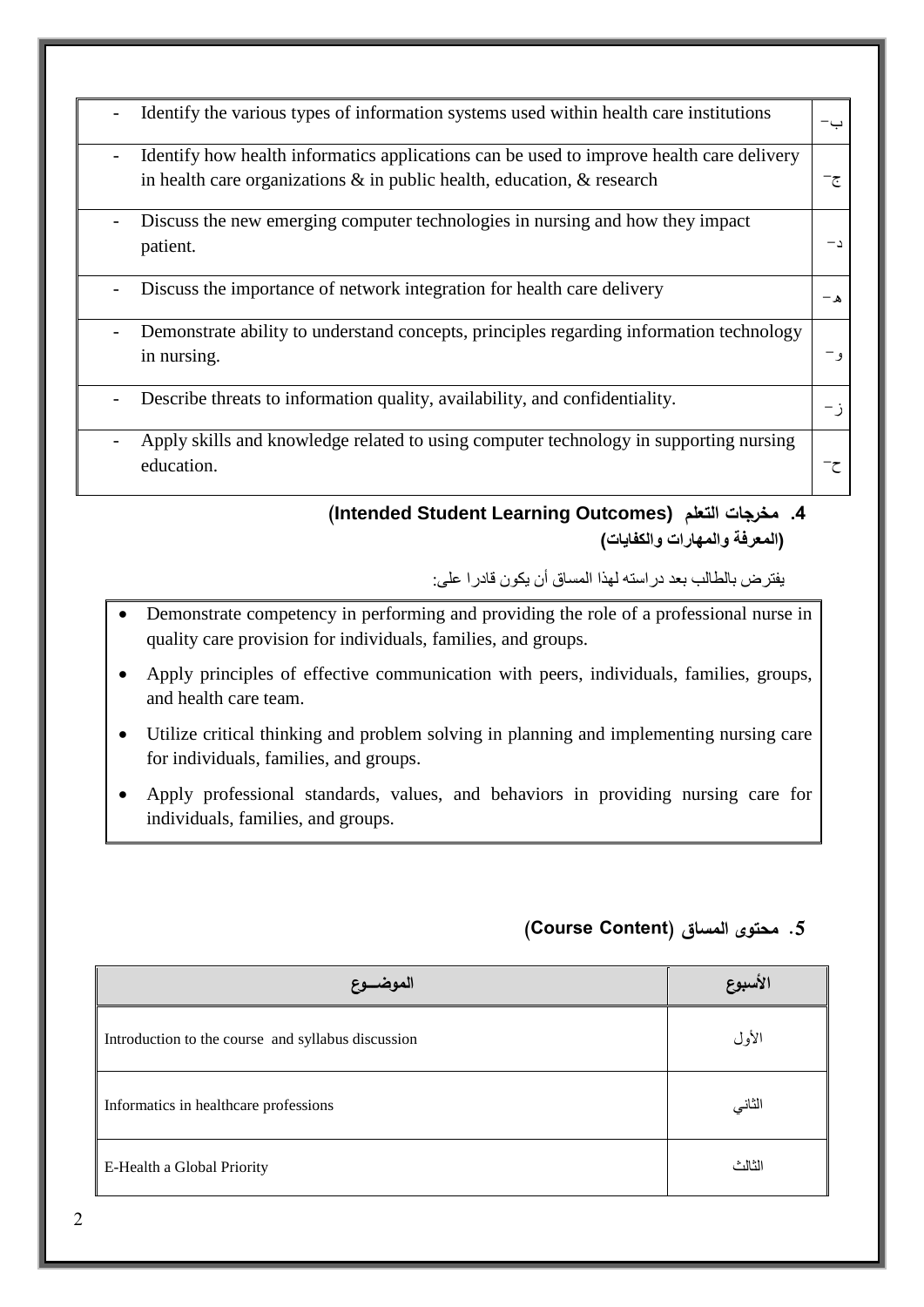| Health Data Standards: Development, Harmonization, and Interoperability | الرابع     |
|-------------------------------------------------------------------------|------------|
| Health Informatics Standards and Standardized Nursing Terminologies     | الخامس     |
| Nursing Documentation in Digital Solutions.                             | السادس     |
| Midterm exam                                                            |            |
|                                                                         |            |
| Data Privacy and Security                                               | السابع     |
| The Role of the Informatics Nurse                                       | الثامن     |
| Knowledge Networks in Nursing                                           | التاسع     |
| Case studies                                                            | العاشر     |
| Case studies                                                            | الحادي عشر |
| Case studies                                                            | الثاني عشر |
| الامتحان النهائي                                                        |            |

**.6 استراتيجيات التعميم والتعمم وطرق التقويم**

# **)Teaching and learning Strategies and Evaluation Methods(**

| <b>نوع التقويم/القياس</b><br>(امتحان/عروض صفية/مناقشة/واجبات) | أنشطة التعلم                                                 | استرات <b>یجیات</b><br>التدریس   | مخرجات التعلم                                                                                | ت              |
|---------------------------------------------------------------|--------------------------------------------------------------|----------------------------------|----------------------------------------------------------------------------------------------|----------------|
| <b>Exams/presentation evaluation</b>                          | Assignments<br>Discussion<br>and group<br>activities.        | Lectures                         | Demonstrate<br>collegiality while<br>working as a<br>member of the<br>health care team       | 1              |
| <b>Exams/presentation evaluation</b>                          | Assignments<br>Discussion<br>and group<br>activities.        | Lectures/seminar<br>presentation | Identify ethics and<br>legalities related to<br>health care practices                        | $\overline{2}$ |
| <b>Exams/presentation evaluation</b>                          | Assignments<br><b>Discussion</b><br>and group<br>activities. | Lectures/seminar<br>presentation | Take appropriate<br>measures to ensure.<br>the safety of clients,<br>yourself, and others    | 3              |
| <b>Exams/presentation evaluation</b>                          | Assignments<br><b>Discussion</b><br>and group<br>activities. | Lecturing                        | Develop and<br>implement nursing<br>care plans that meet<br>the needs of<br>assigned clients | $\overline{4}$ |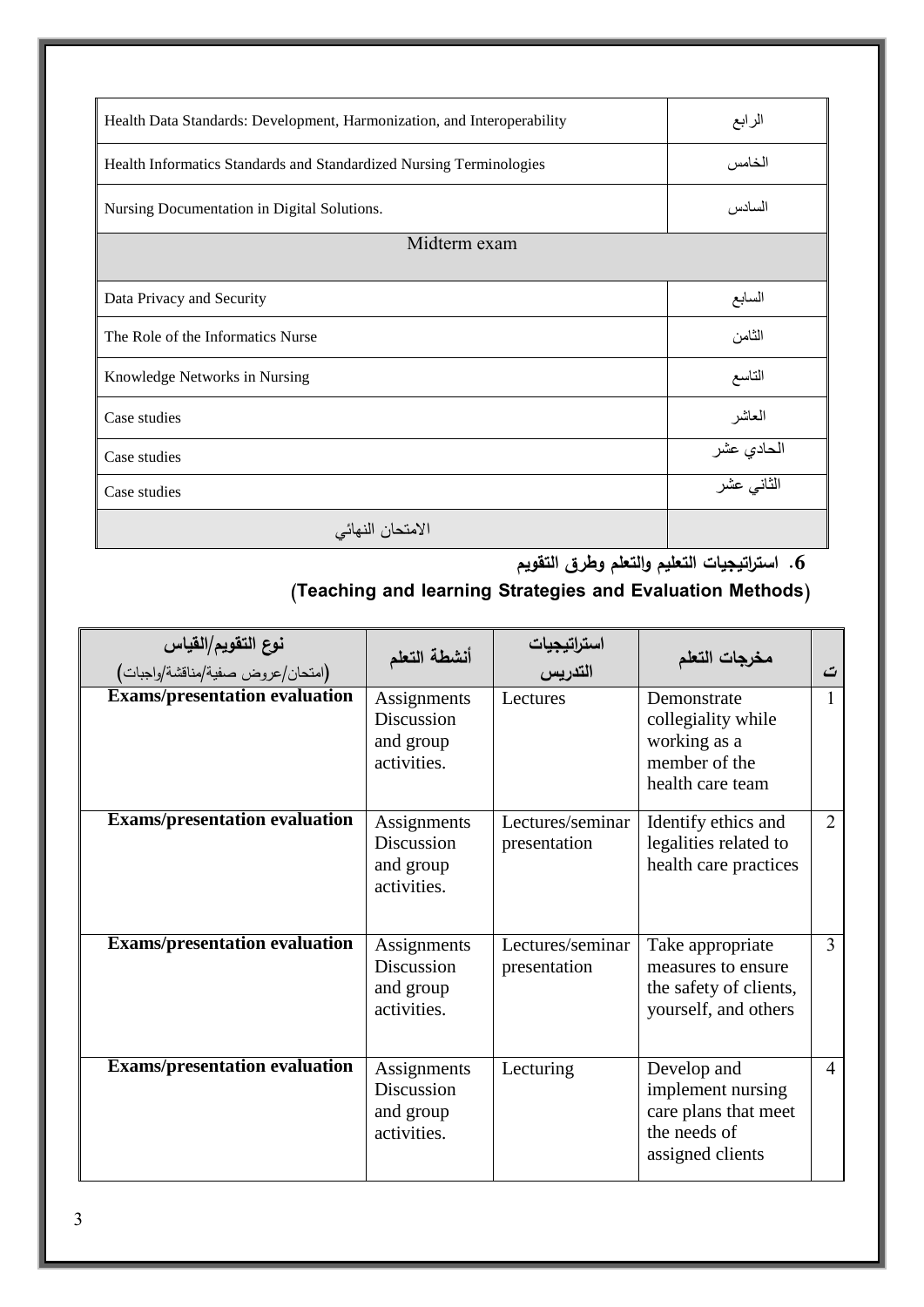## **.7 تقييم الطمبة )Assessment)**

| توزيع الدرجات لكل أسلوب | توقيت التقييم             | الأساليب المستخدمة                           |
|-------------------------|---------------------------|----------------------------------------------|
| %20                     | خلال الفصل                | 1–أعمال الفصل: (نقرير ، وظائف، حضور ، مشروع) |
| %30                     | to be determined          | 2–امتحان تحريري                              |
| %50                     | أسبوع الامتحانات النهائية | 4–امتحان تحريري نهائي                        |

## **.8 الكتاب المقرر )Book Text)**

| Introduction to Nursing Informatics            | المرجع الرئيس            |
|------------------------------------------------|--------------------------|
| Kathryn J. Hannah • Pamela Hussey              | المؤلف                   |
| Margaret A. Kennedy . Marion J. Ball           |                          |
| Springer science                               | الناشر                   |
| 2015                                           | السنة                    |
| 4th Ed                                         | الطبعة                   |
| https://www.springer.com/gp/book/9781447129981 | الموقع الالكتروني للمرجع |

#### **.2 المراجع اإلضافية )References( )وتشمل الكتب والبحوث المنشورة في الدوريات او المواقع االلكترونية(**

| Choi, M., & Lee, H.S., & Park J.H. (2015). Usability of Academic Electronic .1                  |    |
|-------------------------------------------------------------------------------------------------|----|
|                                                                                                 |    |
| Medical Record Application for Nursing Students' Clinical Practicum.                            |    |
| Healthcare Informatics Research, 21(3), 191-5.                                                  |    |
|                                                                                                 |    |
| Gardner, C. L., & Jones, S. J. (2012). Utilization of Academic Electronic Medical<br>$\cdot$ .2 |    |
|                                                                                                 |    |
| Records in Undergraduate Nursing Education. Online Journal of Nursing                           |    |
| Informatics, 16 (2): 31-37.                                                                     |    |
|                                                                                                 |    |
|                                                                                                 |    |
| Hebda, T.L., Czar, P. (2013). Handbook of informatics for nurses and .3                         |    |
| healthcare professional. 5th ed. Upper saddle River, NJ: Pearson Prentice Hall                  |    |
|                                                                                                 |    |
|                                                                                                 |    |
| Horte, H.; & Visconti, L., (2014). Transitioning to the Electronic Medical .4                   |    |
| Record: Its Impact on Nursing Care in Interventional Radiology. Journal of                      | -1 |
| Radiology Nursing, 33(4), 203-205.                                                              |    |
|                                                                                                 |    |
|                                                                                                 |    |
| $.5\,$                                                                                          |    |
| Lin, H.C., Hsu, M.H., Yang, C.W., (2014). The influences of computer                            |    |
| system success and informatics competencies on organizational impact in                         |    |
| nursing environments. Computers, Informatics, Nursing: CIN, 32 (2), 90-9                        |    |
|                                                                                                 |    |
| Mickan, S. Atherton, H., Roberts, N., Heneghan, C., & Tilson, J. K. (2014). Use of .6           |    |
| handheld computers in clinical practice: a systematic review. BMC Medical                       |    |
| Informatics & Decision Making, 14(1), 56-65                                                     |    |
|                                                                                                 |    |
|                                                                                                 |    |
| Mountain, C., Redd, R.; O'Leary-Kelly, C.; & Giles, K. (2015). Electronic<br>.7                 |    |
| medical record in the simulation hospital: does it improve accuracy in                          |    |
|                                                                                                 |    |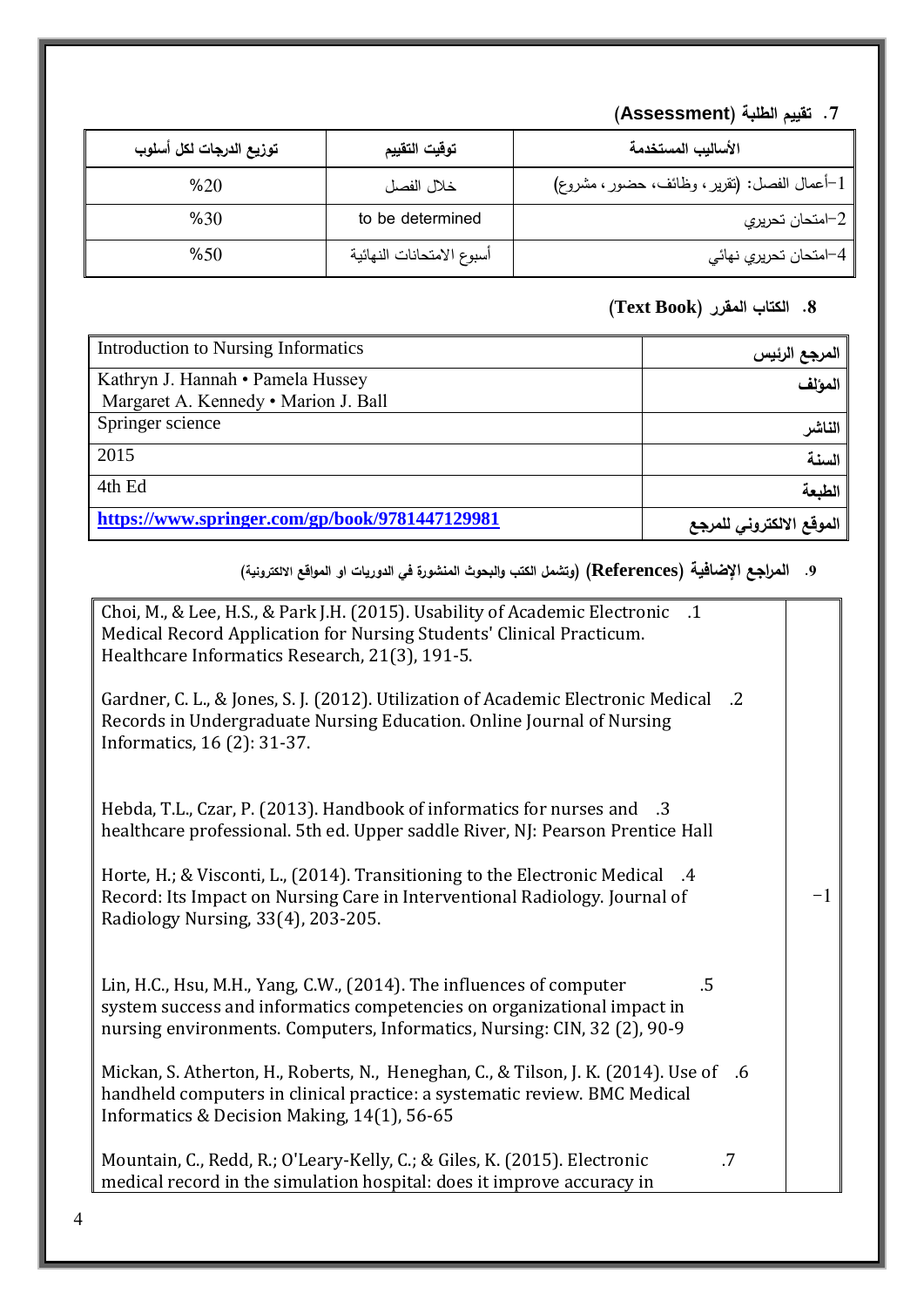charting vital signs, intake, and output? Computers, Informatics, Nursing: CIN, 33 (4), 166-71

Ofei-Dodoo, S., Medvene, L., Nilsen, K.M., Smith, R.A., & DiLollo, A. (2015). Exploring the Potential of Computers to Enrich Home and Community-Based Services Clients' Social Networks. Educational Gerontology, 41(3), 216-225.

#### **.12 سياساث المساق**

| <b>Course Policies</b> |                                                                                                                                                                                                                                                                       |  |
|------------------------|-----------------------------------------------------------------------------------------------------------------------------------------------------------------------------------------------------------------------------------------------------------------------|--|
|                        | <b>Class Attendance:</b>                                                                                                                                                                                                                                              |  |
|                        | 1. Students must attend all classes of this course. Absenteeism will be only<br>accepted following the rules and regulation of Al al-Bayt University.                                                                                                                 |  |
|                        | 2. Any student with absence of 12.5% of the classes of any course will be not<br>illegible to sit for the final exam.                                                                                                                                                 |  |
|                        | 3. In the case (b) above, if a student submits an official sick report<br>authenticated by university clinic or an accepted excuse by the Dean of<br>his/her faculty, the student will be considered as withdrawn from the<br>course.                                 |  |
|                        | 4. Students are not allowed to come late to classes. Any student coming late<br>will not be allowed to attend the class and he/she will be marked absent.                                                                                                             |  |
|                        | 5. No mobiles and cellular phones allowed                                                                                                                                                                                                                             |  |
|                        | 6. Students had to submit their excuses for the exams within 48 hours. No<br>excuses accepted until studied and investigated.                                                                                                                                         |  |
|                        | 7. Visitors (friends, family members, children, significant others) will not be<br>permitted in the classroom without prior approval of the instructor.                                                                                                               |  |
|                        | <b>Exams Attendance:</b>                                                                                                                                                                                                                                              |  |
|                        | 1. Failure in attending a course exam other than the final exam will result in<br>zero mark unless the student provides an official acceptable excuse to the<br>instructor who approves a make-up exam.                                                               |  |
|                        | Failure in attending the final exam will result in zero mark unless the<br>student presents an official acceptable excuse to the Dean who approves<br>an incomplete exam, normally scheduled to be conducted during the first<br>two weeks of the following semester. |  |
| 3.                     | A student who is late more than 10 minutes will not be permitted to sit<br>the exam (first, second or mid exams).                                                                                                                                                     |  |